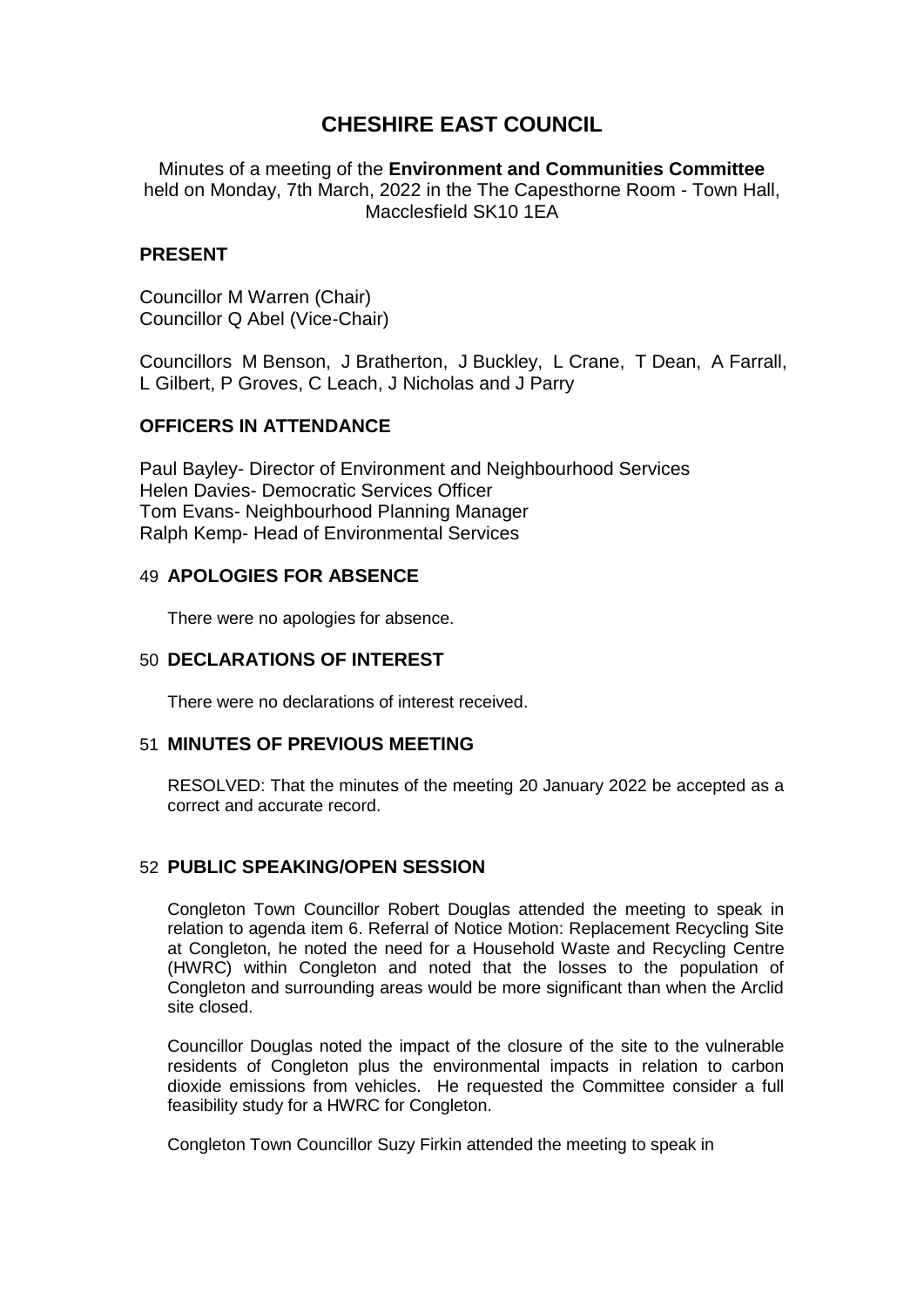relation to agenda item 6. Referral of Notice Motion: Replacement Recycling Site at Congleton, she noted the decision to close the site at Congleton was called into question by Congleton Town Council.

Councillor Firkin acknowledged the help and support given by Paul Bayley, Director of Environment and Neighbourhood Services, Ralph Kemp, Head of Environmental Services and Andrew Dunstone, Waste Strategy Monitoring and Evaluation Officer, to date and requested a commitment by the Committee to consider Congleton for future waste pilots.

# 53 **REFERRAL OF NOTICE OF MOTION: LOW CARBON ADVERTISING**

Councillor Quentin Abel was the original seconder of the Notice of Motion and introduced the item to the Committee. Councillor Abel noted that the original Motion contained detail outside of the direct control of the council and for that reason proposed an amendment to the motion that was seconded requesting the inclusion of the following wording to be included at the end of recommendation 3.1.1: 'and encourage the reduction of high carbon products'.

There was some discussion about the current policy on advertising on bus shelters by Transport Service Solutions (TSS) and encouragement for all suppliers to adhere to policy.

Paul Bayley, the Director for Environment and Neighbourhood Services reminded the Committee that from the 1 April 2022, the commissioning work of TSS would transfer back to the council and the operational services would transfer to ANSA. This work would become the remit of the councils Strategic Transport Department to action.

#### RESOLVED (Unanimously)

That the renewal of the current Advertising Concession Agreement in May 2022 which will provide an opportunity to review the current set of prohibitions and encourage the reduction of high carbon products be noted.

# 54 **REFERRAL OF NOTICE MOTION: REPLACEMENT RECYCLING SITE AT CONGLETON**

Councillor Denis Murphy was the original proposer of the Notice of Motion and introduced the item to the Committee. Councillor Murphy noted that a lot of residents in Congleton had spoken to him with concerns about the closure of Congleton Household Waste and Recycling Centre (HWRC). There were fears from residents about fly-tipping and the increased disposal of waste through the black bins as part of the domestic refuse collection. Councillor Murphy encouraged the Committee to review the HWRC provision for Congleton.

Councillor June Buckley was the original seconder of the Notice of Motion and addressed the Committee, she noted the figures quoted within the report appeared low but in the context of the pandemic, the sites were closed for a while. Councillor Buckley suggested using 2019 figures to represent a more accurate baseline and noted she had seen more visible instances of fly-tipping despite the reports that it had reduced.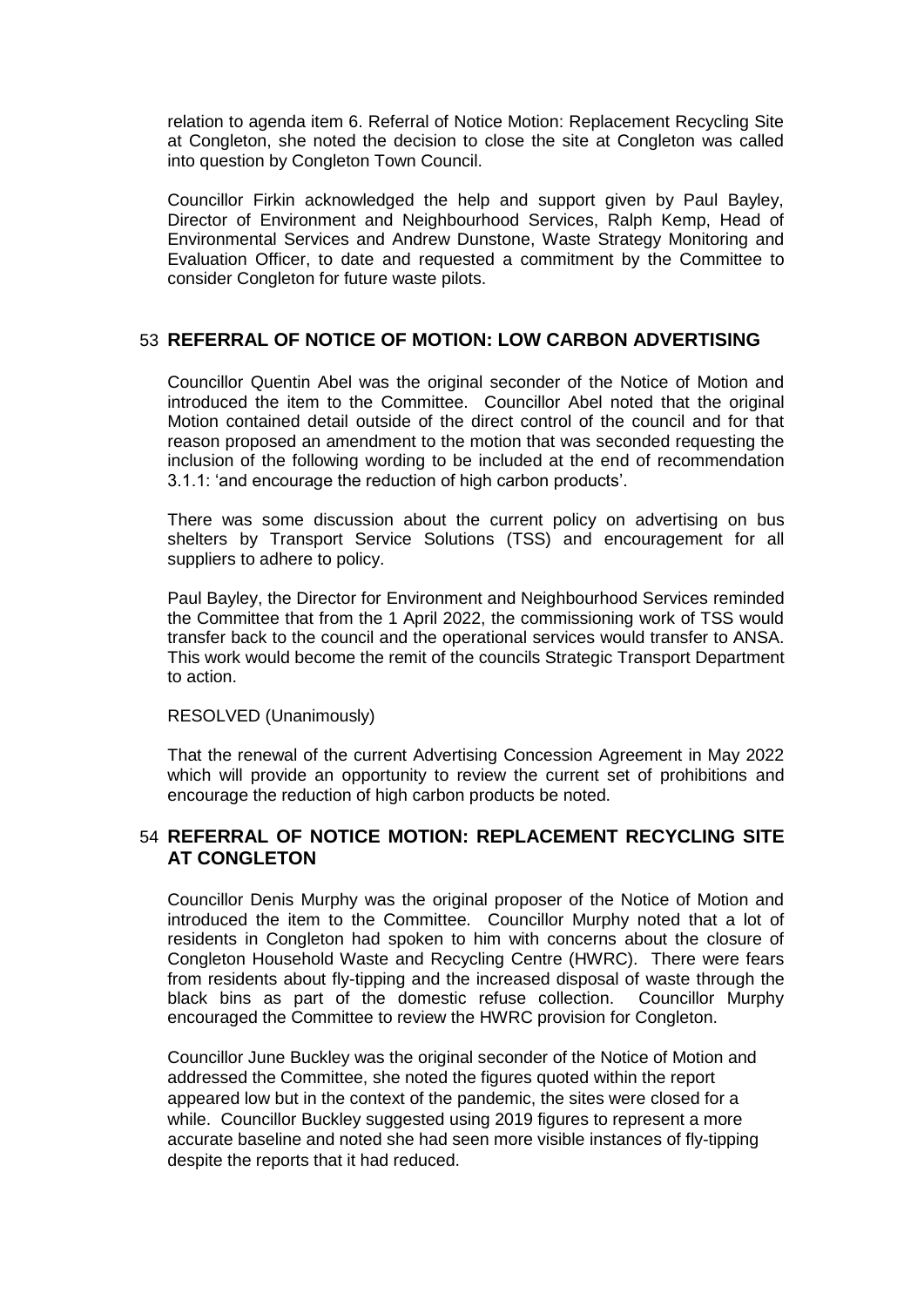Ralph Kemp, Head of Environmental Services assured the Committee that officers would continue to engage with Congleton Town Council and monitor flytipping and vehicle numbers to other HWRC sites.

The Committee had some discussion that noted:

- Congleton was the third largest town within the borough and yet was without a HWRC facility;
- The potential for cross border working with Cheshire West and Chester and a sharing of responsibilities;
- When the Congleton site was closed, Members were advised that provision could be reviewed as part of the procurement process;
- The potential to work costed option in any procurement that would include Congleton as part of service provision;
- The implications of the Environment Act and the potential to monetise waste;
- The potential for a Member Advisory Panel to review HWRC services later in the year;
- The importance of innovative approaches to waste including pop-up centres, upcycling and recycling, and the need to find environmentallyfriendly low-impact outcomes;
- The rising cost of fuel and the impact to both residents and contractors;
- The fact that the contract procurement could lead to closures elsewhere.

The Committee noted that the staff who work at the HWR centres were very efficient and polite and requested thanks to be passed on.

Finally the Committee requested clarity on the historic ownership of the old Congleton HWRC site. The Head of Environmental Services advised a written response could be provided.

### RESOLVED:

That the Committee will await the report regarding the procurement of the HWRC service contract and decide then whether to establish a Member Advisory Panel to look at what the future service provision across the borough will look like.

Councillor Tony Dean proposed a named vote and this was seconded by Councillor Charlotte Leach:

| <b>Councillor Quentin Abel</b>   | For       |
|----------------------------------|-----------|
| <b>Councillor Mike Benson</b>    | Against   |
| <b>Councillor Joy Bratherton</b> | For       |
| <b>Councillor June Buckley</b>   | Abstained |
| <b>Councillor Laura Crane</b>    | For       |
| <b>Councillor Tony Dean</b>      | Against   |
| <b>Councillor Ashley Farrall</b> | For       |
| <b>Councillor Les Gilbert</b>    | Against   |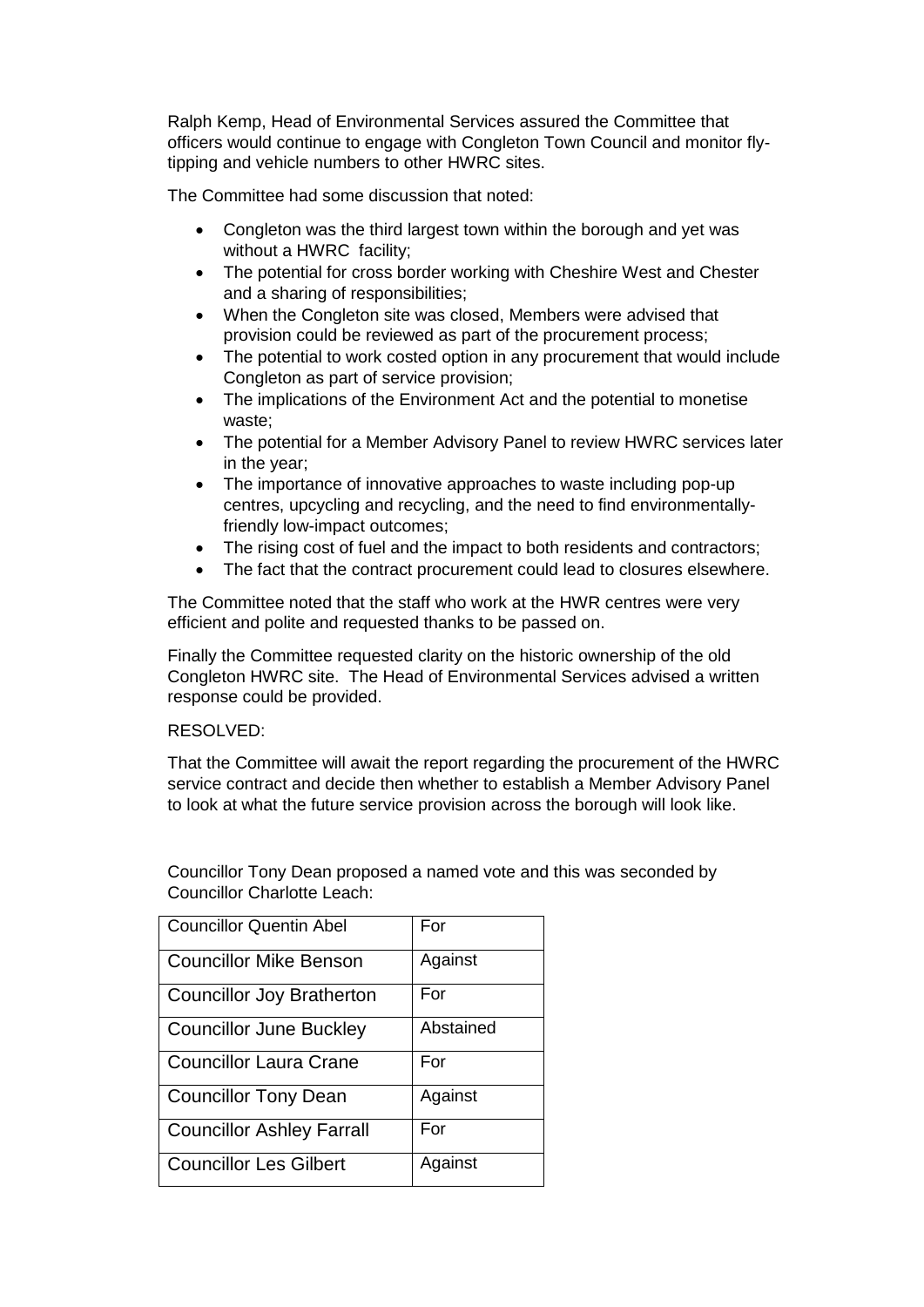| Councillor Peter Groves           | Against   |
|-----------------------------------|-----------|
| <b>Councillor Charlotte Leach</b> | Against   |
| <b>Councillor James Nicholas</b>  | For       |
| <b>Councillor Jonathan Parry</b>  | For       |
| <b>Councillor Mick Warren</b>     | Abstained |

# 55 **REFERRAL OF NOTICE MOTION: SINGLE USE PLASTICS**

Councillor Kate Parkinson was the original proposer of the Notice of Motion but was unable to attend the meeting, so Councillor Tony Dean (the original seconder) read a statement on her behalf. The statement noted the councils vision for an open, fair and green in its Corporate Plan and requested the Committee encourage the banning of single use plastic from its operations within six months, to promote the use of filtered water fountains and taps within Cheshire East and ESAR buildings and to encourage Councillors to bring their own water flasks and mugs into buildings.

The recycling for mixed plastics was not always easy and often was incinerated or sent to landfill. West Park, Macclesfield was currently trialling a waste recycling bin, encouraging the general public to dispose of their plastic waste more carefully. Cheshire East was the 5th highest area in the country for household waste disposal and costs £33 million per year from this Council's Environmental department budget. While this includes waste from parks, gardens and commercial businesses, the amount of money we spend to get rid of our plastic waste is in the region of £500k.

Councillor Tony Dean then addressed the Committee as the original seconder of the Notice of Motion, he advised the Committee that in 2018 there had been a similar Notice of Motion to eliminate Single Use plastics throughout the councils facilities management supply chain by 2020. This motion was approved and implemented but the evaluation report was never concluded.

Councillor Dean would reaffirm the requirement to remove single use plastics from operations, with the caveat that it can only be used when there is no safe equivalent for health reasons in relation to food.

The Committee noted there was no current baseline of single use plastics, this would be useful to have data to scrutinise against.

The Committee requested that when the report was scheduled that a specialist officer attend the meeting to answer any recycling specific detailed questions that Members might have.

#### RESOLVED: (Unanimously)

That the original motion from 2018 to ban single use plastics proceed and that officers produce a report on the current use of single use plastics across the council be submitted to this Committee for further scrutiny.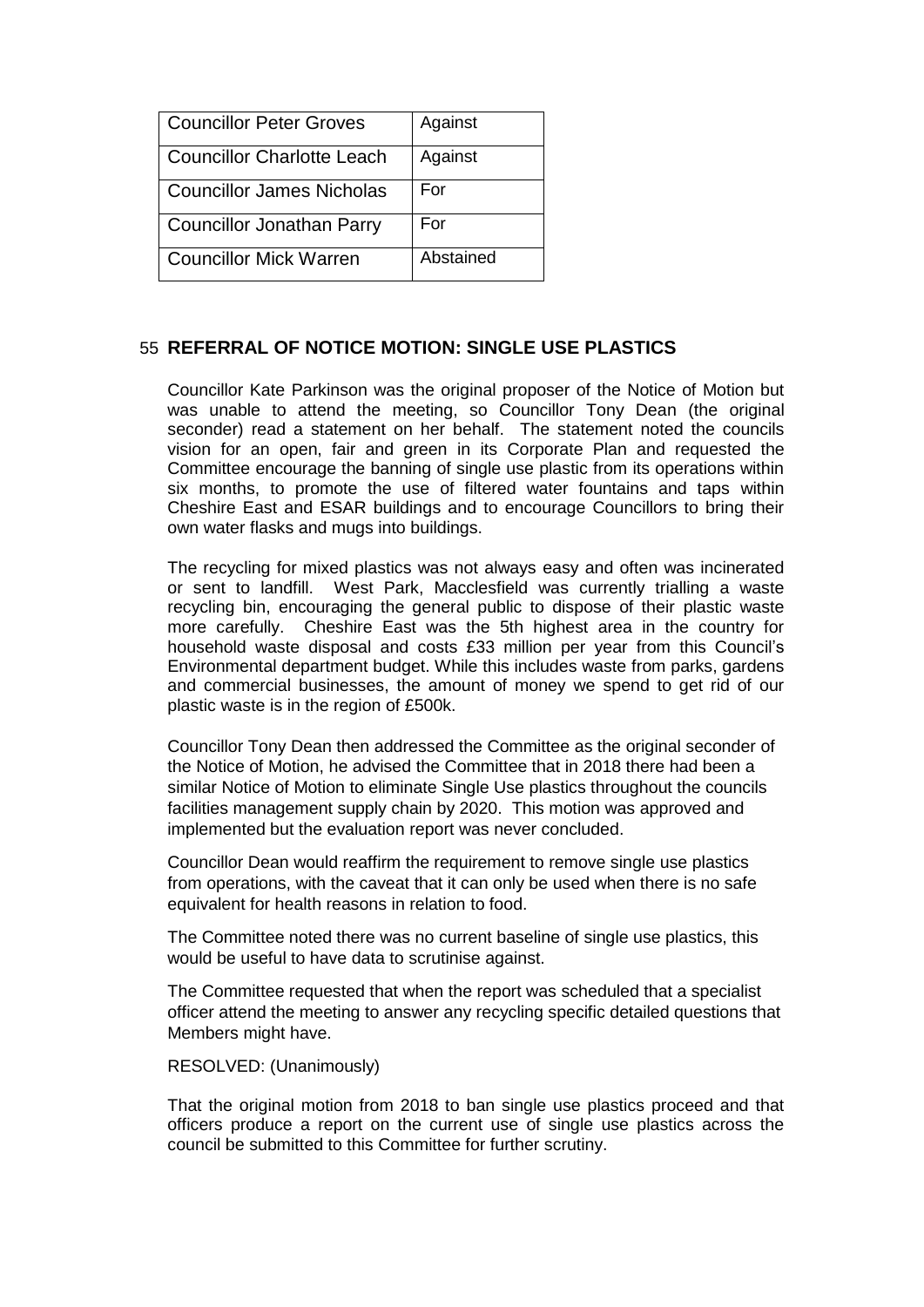# 56 **STANDING ITEM: MEMBERS ADVISORY PANEL: CHESHIRE EAST CEMETERIES STRATEGY REVIEW**

Councillor Joy Bratherton updated the Committee on work to date. The Members Advisory Panel had a robust set of Terms of Reference, Members had visited Sandbach Cemetery and looked at all aspects of land availability and new land. Alderley Edge and Macclesfield Cemetery visits were scheduled for the 23 March 2022 followed by Crewe and Meadowbrook Cemeteries on the 12 April 2022 with officer based meetings throughout to discuss findings.

RESOLVED:

That the update by Councillor Bratherton be received and noted.

# 57 **STANDING ITEM: MEMBER ADVISORY PANEL: CHESHIRE EAST PLANNING PROCESS REVIEW**

Councillor Tony Dean updated the Committee on work to date. Phase 1 report is near to completion by Jayne Traverse, Executive Director of Place but will be scheduled for the June Committee. There had been a lot of work to date and there had been meetings completed with management which resulted in a lot of data and improvement ideas. There had been a wide customer review, using agents and councillors on the Member Advisory Panel had canvassed their own groups for issues, there had been responses from all three of the political groups represented.

Councillor June Buckley agreed to take forward the questions asked of groups to the Liberal Democrat Party for full representation.

The Committee noted the need to elevate the issue of planning enforcement.

RESOLVED:

That the update by Councillor Dean be received and noted.

# 58 **WORK PROGRAMME**

Paul Bayley, Director of Environment and Neighbourhood Services introduced the item to the Committee, he advised that there are currently four items of business for the June Committee, however it was expected that a number of items would be added before then e.g. report from the planning review.

Councillor Ashley Farrall asked if the Cleaner Crewe Pilot report in April could be considered at the June meeting, the Chair noted Councillor Farrall could take that item forward to add to the Work Programme.

RESOLVED:

That the Work Programme be received and noted.